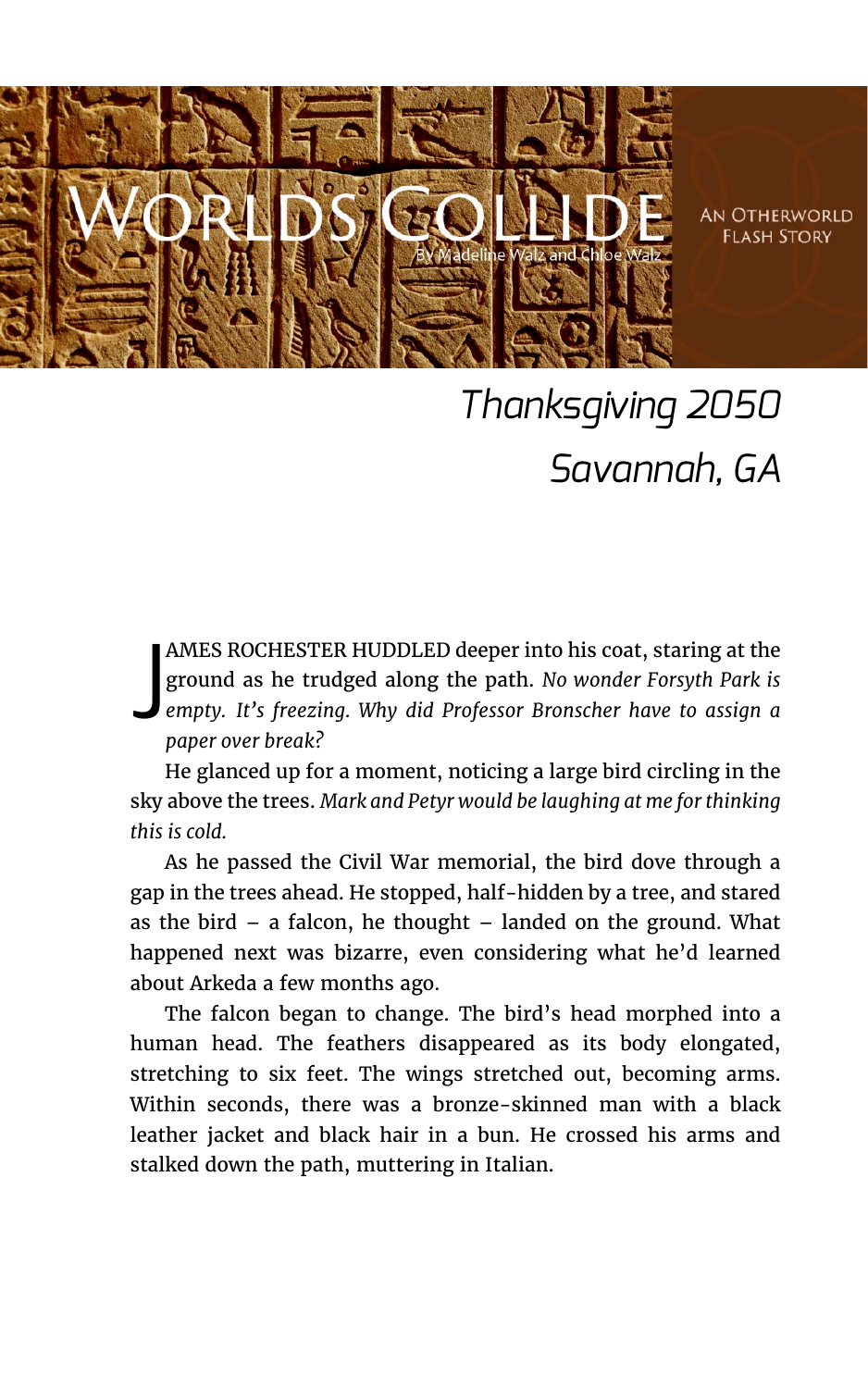James crept after him, slipping from tree to tree, straining to hear what the man was saying. He had been practicing his Italian, but the bird-man was talking almost too fast for James to translate.

"Gods, I'm cold. Why did we have to leave Italy? I really hate it here. America is too similar to Rome and Greece for my taste."

*What is he?* James wondered. *He's not Otran, unless Arkeda is still hiding something, but there's no way he's human.*

The man stopped and looked around. James froze as the man spotted him. They stared at each other for a moment. Then the man said something about how he shouldn't have had that last drink and Abena was going to kill him, and ran.

James took off after him, glad now that Petyr had forced him to come along on his morning runs. It wasn't hard to keep up.

He caught up with the bird-man at the tennis courts. "Wait!"

The man stopped and glared at him. "What do you want?"

He spoke English without a trace of an accent, despite his fluent Italian earlier.

"I saw what you did back there," James said. "How did you do it?"

"Do what?"

"You were a bird. Then you turned human. How did you do it?"

"I don't know what you thought you saw, but are you feeling okay? Do I need to take you to a hospital or something?"

James scowled at him. "I'm not crazy. You're not Otran. They're telepaths, not shapeshifters. Where are you from?"

The man's eyes widened. He muttered a few words that weren't Italian but sounded like curses, then said in English, "I'm from Italy."

*Does he really expect me to believe that?* James thought. "No, you're not," he said aloud. "Italians don't turn into birds."

The man sighed. "You're not going to drop this, are you?"

James shook his head. "Not until I get an answer that's less ridiculous. You're not human. Where are you from?"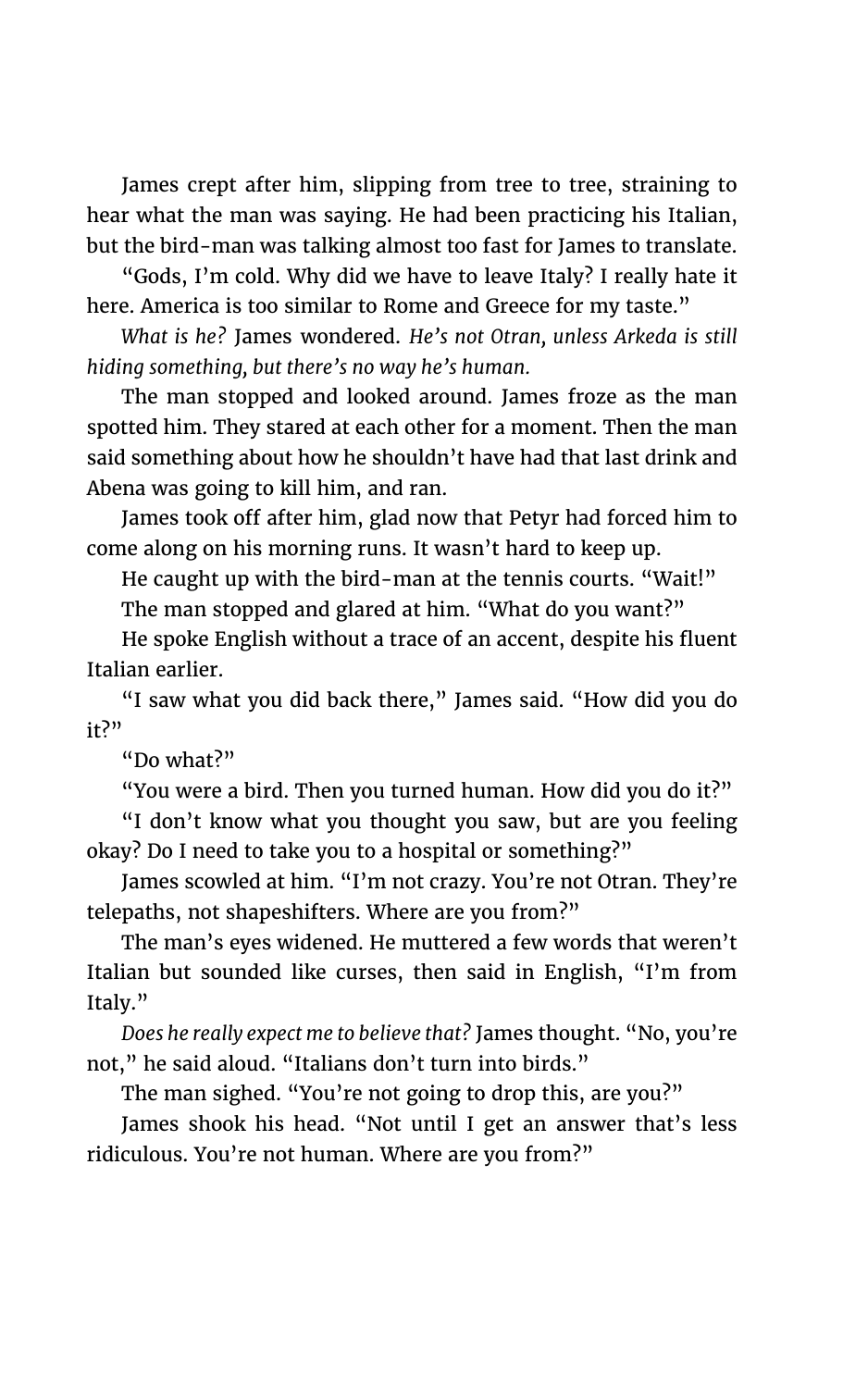"Well," the man said. "I have been living in Italy for the last thousand years, so it's technically true. What's your name, kid?"

"James," he said. "And I'm not a kid."

"Compared to me, you are," the man smirked. "I'm Horus."

James' mind went blank. "As in *Horus* Horus? Ancient Egypt Horus?"

Horus grinned. "What other Horuses are there?"

"None that I know of," James admitted. *There's no way.*

"My friends are probably going to kill me for telling you this, but screw it. Us Egyptian gods weren't just legends. We were the founders of Egypt. It was my planet's colony."

James stared at him. *First Otreau, now this?* "The gods of Egypt were real?" he stammered.

"Yeah. Honestly, I don't even know if my planet, Thera, is still around anymore, but you mentioned something about Otreau?"

"Yeah, you've heard of it?"

"Thera had a lot of dealings with other planets. I've talked to a few Otrans, even been there once. How do you know about it? The Otrans I knew wouldn't go to Earth."

James thought for a moment. He couldn't say too much. It wasn't his secret to share.

"I know someone from there," he said after a moment. "He lives here. On Earth, I mean. He's been here ever since what happened twelve years ago."

Horus gave him a blank look.

"The supernova?" James said. "You know about Otreau. How do you not know about that?"

"I've been in exile here," Horus said. "I ran away when Rome took Egypt. I haven't had contact with other *aliens* since then."

James sighed. *Great. Why do I get to be the one to tell him?*

"Otreau is gone," he said. "There was a supernova twelve years ago. The planet was destroyed. My friend is the only one who made it out."

"What dumb thing did they do to cause that?"